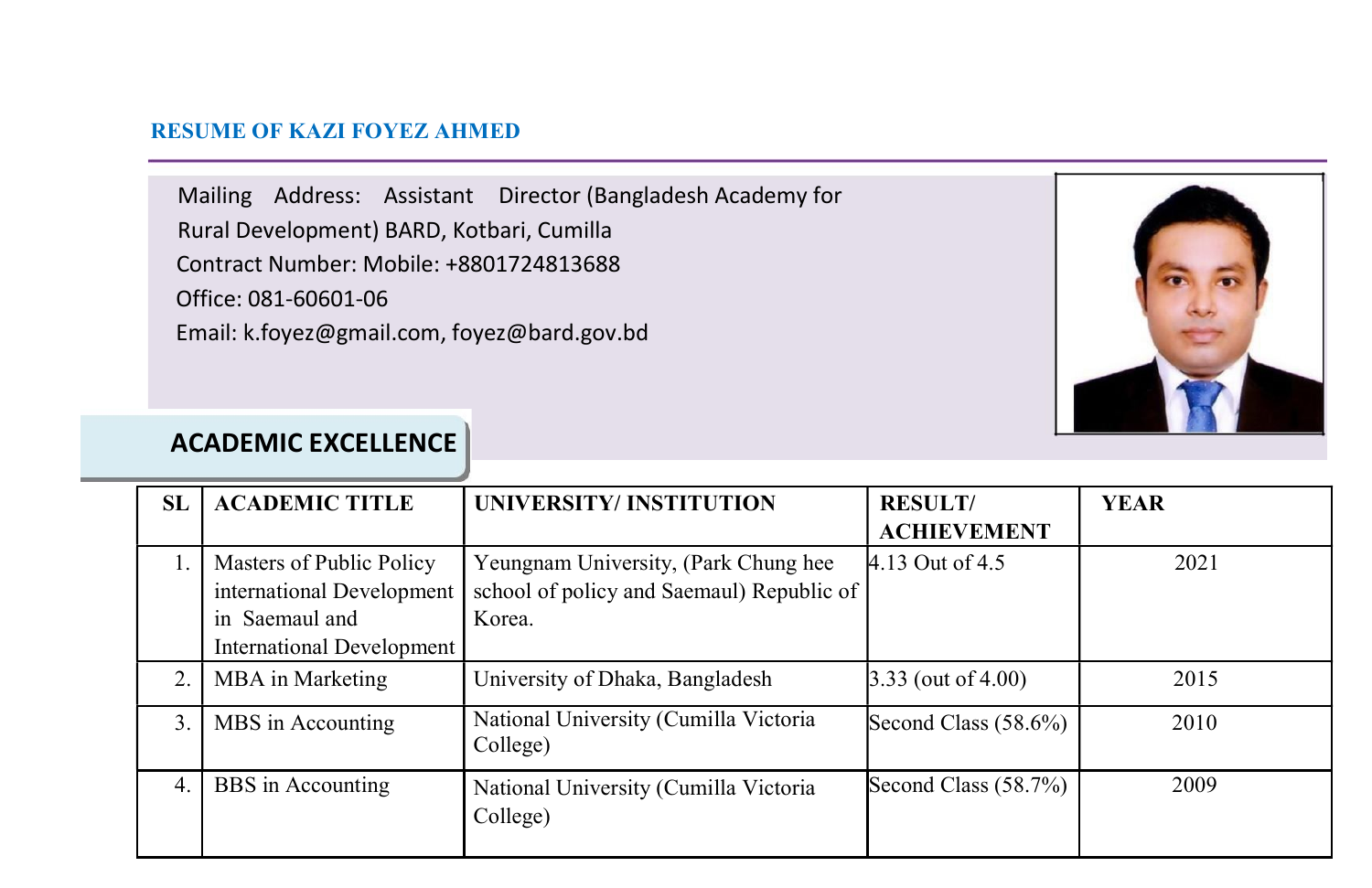|  |                     | 5.   H.S.C in Business Studies   Alahabad College Under Cumilla Board | <b>First Division</b> | 2005 |
|--|---------------------|-----------------------------------------------------------------------|-----------------------|------|
|  | 6. S.S.C in Science | Alahabad High School Under Cumilla                                    | <b>First Division</b> | 2003 |
|  |                     | lBoard                                                                |                       |      |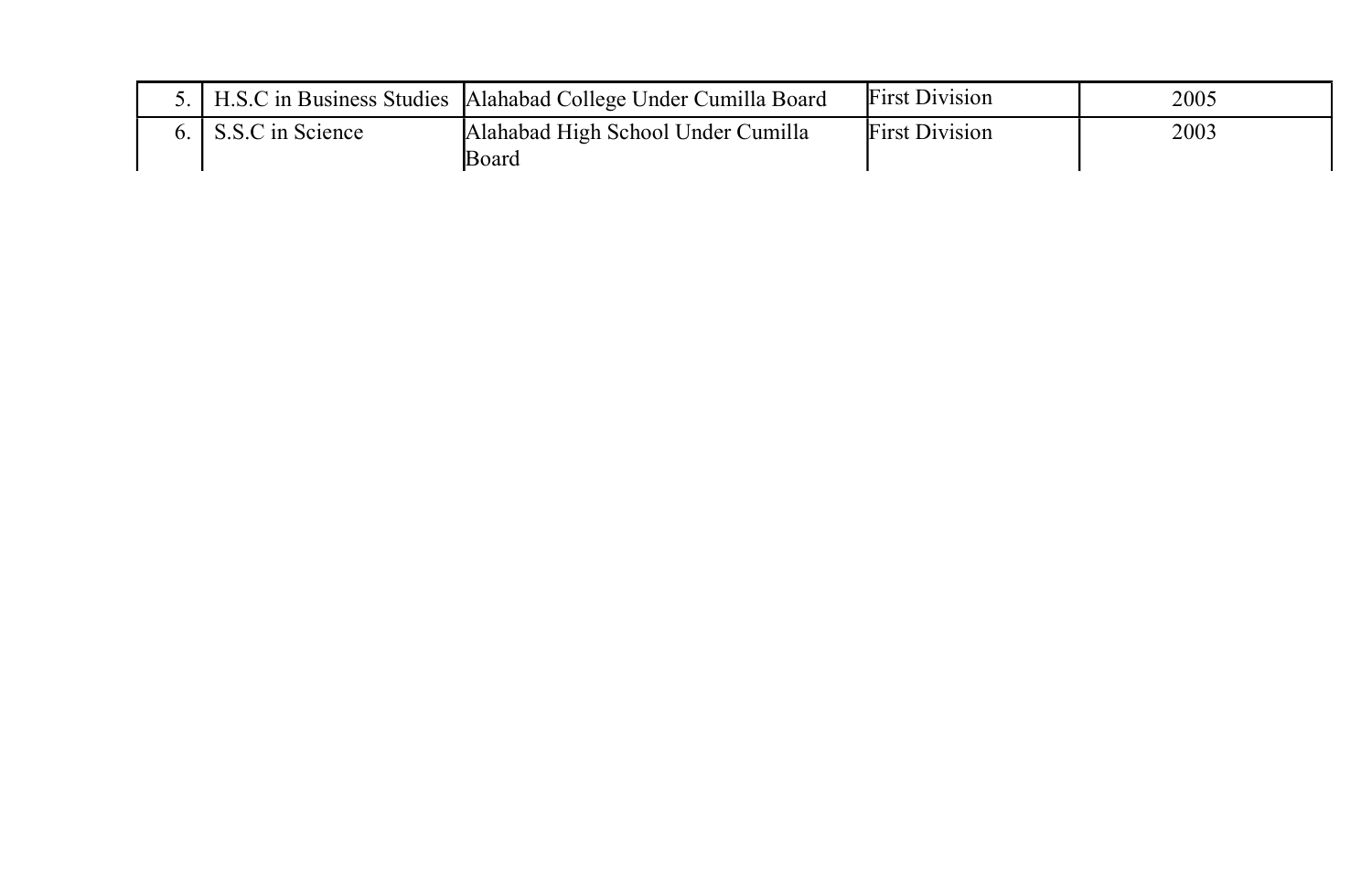# CAREER HIGHLIGHTS

| SL | <b>DESIGNATION</b> | <b>ORGANIZATION</b> | <b>JOB RESPONSIBILITY</b>                     | <b>YEAR</b> |
|----|--------------------|---------------------|-----------------------------------------------|-------------|
|    |                    | <b>AND ADDRESS</b>  |                                               |             |
|    |                    |                     | 1. Conduct research in rural development      |             |
|    |                    |                     | and allied fields;                            |             |
|    |                    |                     | 2. Provide support to the Faculty members     |             |
|    |                    |                     | in conducting research;                       |             |
|    |                    |                     | 3. Management of research activities of the   |             |
|    |                    |                     | Academy;                                      |             |
|    |                    |                     | 4. Evaluate the programmes and activities     |             |
|    | Assistant Director | Bangladesh          | relating to rural development;                | 22nd March  |
| 1. | (Research)         | Academy for Rural   | 5. Provide advisory and consultative          | $2022$ to   |
|    |                    | Development         | services to the government and other          | present.    |
|    |                    | (BARD)              | agencies;                                     |             |
|    |                    |                     | 6. Guide and supervise national and foreign   |             |
|    |                    |                     | students in their dissertation works;         |             |
|    |                    |                     | 7. Conduct national and international         |             |
|    |                    |                     | seminars/workshops on research findings;      |             |
|    |                    |                     | 8. Help policy planners in the field of rural |             |
|    |                    |                     | development;                                  |             |
|    |                    |                     | 9. Impart training on social<br>research      |             |
|    |                    |                     | methodology; and                              |             |
|    |                    |                     | 10. Act as link desk for research with        |             |
|    |                    |                     | national and international organizations.     |             |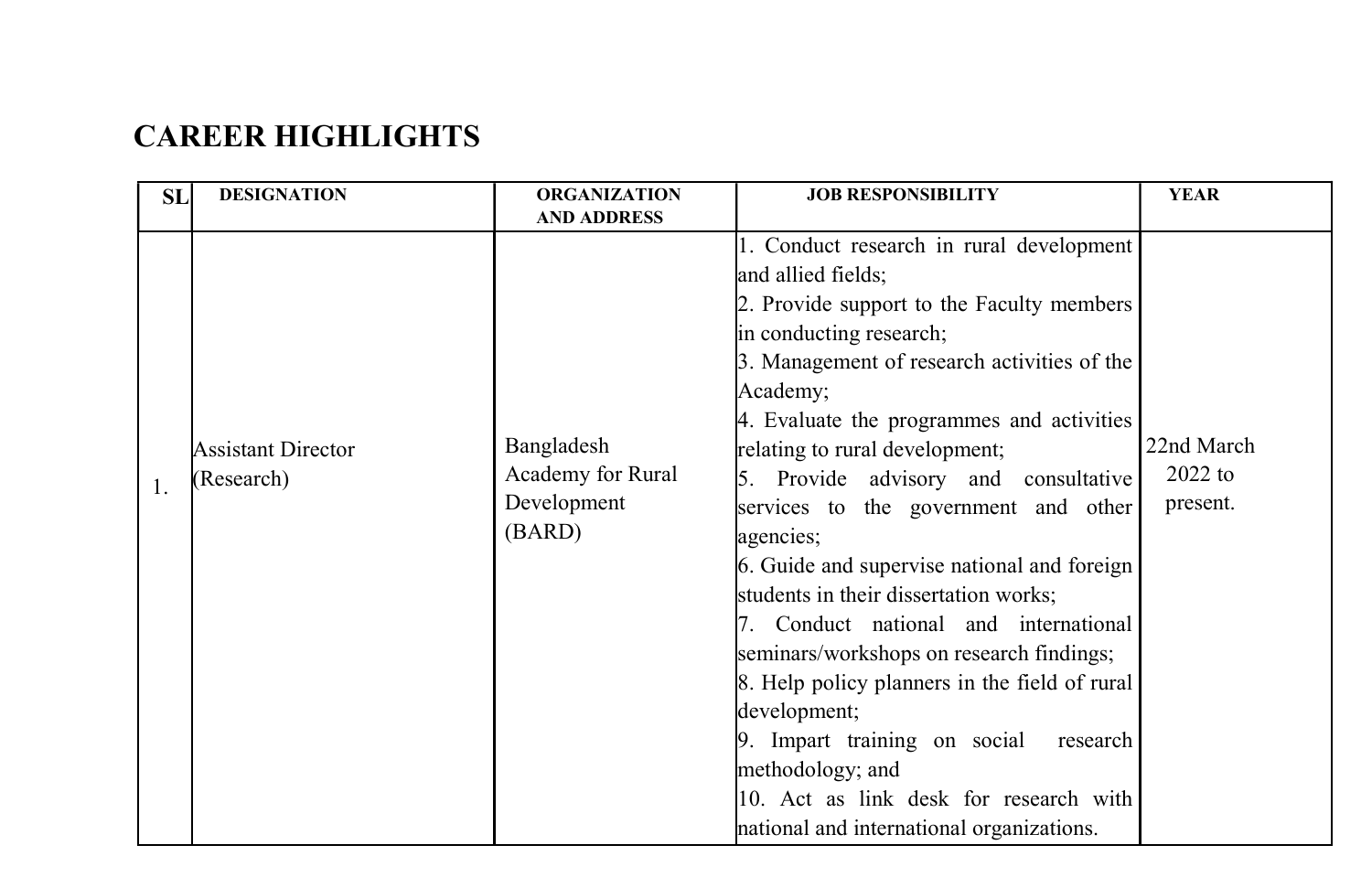| 2. | <b>Assistant Director</b><br>(Rural Education.<br>& Social<br>Development) | Bangladesh<br>Academy for Rural<br>Development<br>(BARD) | training,<br>Conducting<br>undertaking<br>$\mathbf{1}$ .<br>implementation<br>research<br>of<br>Action<br>Research, and Development of<br>project  <br>Planning.<br>2. Conducting, Designing & implementing March 2022.<br>of<br>Training<br>Trainers<br>(ToT)<br>on                                                                                                                                                                                                                                                                                                                                                                                                                                                                                                                                                      | 1 <sup>st</sup><br>September<br>2021 to 22 <sup>nd</sup> |
|----|----------------------------------------------------------------------------|----------------------------------------------------------|---------------------------------------------------------------------------------------------------------------------------------------------------------------------------------------------------------------------------------------------------------------------------------------------------------------------------------------------------------------------------------------------------------------------------------------------------------------------------------------------------------------------------------------------------------------------------------------------------------------------------------------------------------------------------------------------------------------------------------------------------------------------------------------------------------------------------|----------------------------------------------------------|
| 3. | <b>Assistant Director</b><br>(Rural Economics)<br>& Management)            | Bangladesh<br>Academy for Rural<br>Development<br>(BARD) | Effectiveness of Online Learning.<br>in academic<br>Engage<br>other<br>1.<br>and<br>organizational activities under supervision<br>and guidance of the discipline head;<br>2. Perform as trainer and researcher on<br>issues related to the discipline;<br>3. Prepare development project proposal<br>(DPP) in his/her own field and engage in<br>implementation of action research;<br>4. Design and conduct training courses,<br>workshops, seminars in his/her discipline;<br>5. Conduct training course, orientation<br>programme, workshop, a seminar as and<br>when assigned by the Training Division;<br>6. Visit villages regularly to keep updated<br>about changes in the rural society;<br>7. Perform other responsibilities as and<br>when assigned by the divisional head and<br><b>BARD</b> administration. | 16th May<br>2019 to $8^{th}$<br>March 2020               |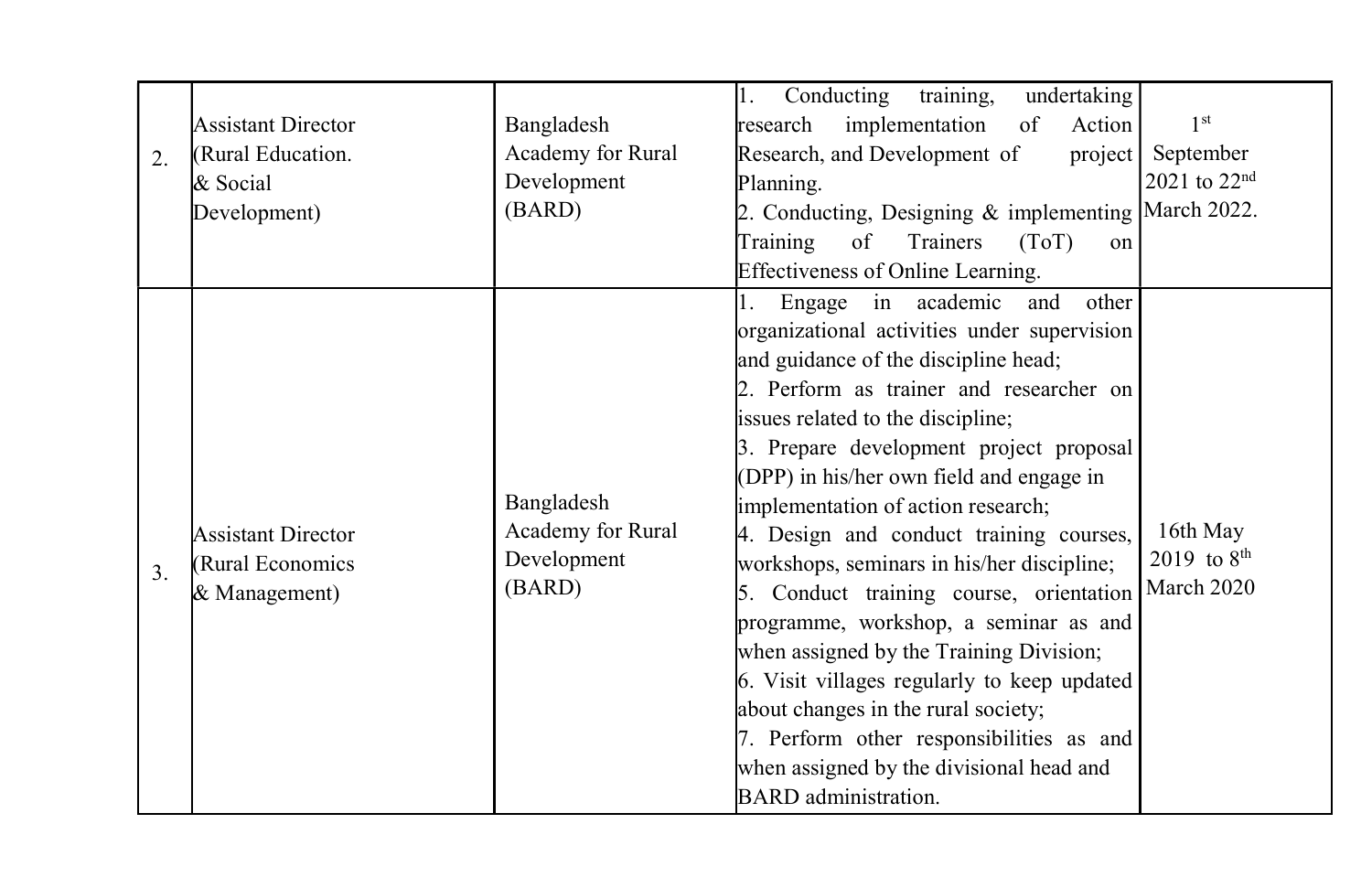| 4. | Assistant<br>Director(Develop<br>ment<br>Communication) | Bangladesh Academy<br>lfor Rural<br>Development (BARD) | Provides necessary supports and services<br>for the effective accomplishment of the<br>training, research and action research<br>activities of BARD. Besides, it ensures<br>internal law and order situation, the welfare $2016$ , to $16th$<br>of the employees and also Monitors proper<br>lutilization of internal<br>and<br>external<br>resources for the development of the<br>Academy.                                    | 11 <sup>th</sup><br>December<br>May 2019.                    |
|----|---------------------------------------------------------|--------------------------------------------------------|---------------------------------------------------------------------------------------------------------------------------------------------------------------------------------------------------------------------------------------------------------------------------------------------------------------------------------------------------------------------------------------------------------------------------------|--------------------------------------------------------------|
| 5. | Former Assistant<br>Manager                             | PRAN-RFL GROUP.<br>Dhaka.<br>Bangladesh.               | Export of all Types of Consumer Goods to<br>Malaysia.                                                                                                                                                                                                                                                                                                                                                                           | $1st$ January 2016-<br>10 <sub>th</sub><br>December 2016     |
| 6. | Former Assistant<br>Merchandiser.                       | YOUNGO<br>NE (South<br>Korean<br>Company)              | Communicate with buyers and follow-up<br>orders (PROTO SAMPLE TO BULK ORDER).<br>Communicate with vendors for necessary<br>goods and Maintain documents, file<br>shipping (AIR). Purchase All types of<br>accessories, communicate with supplier<br>Documentation Tracking follow<br>up<br>payment procedure as per SAP software<br>Basis keep up international rules and<br>Regulations. Product costing and Report to<br>CFO. | $1st$ February<br>$2012 - 30$ <sup>th</sup><br>December 2016 |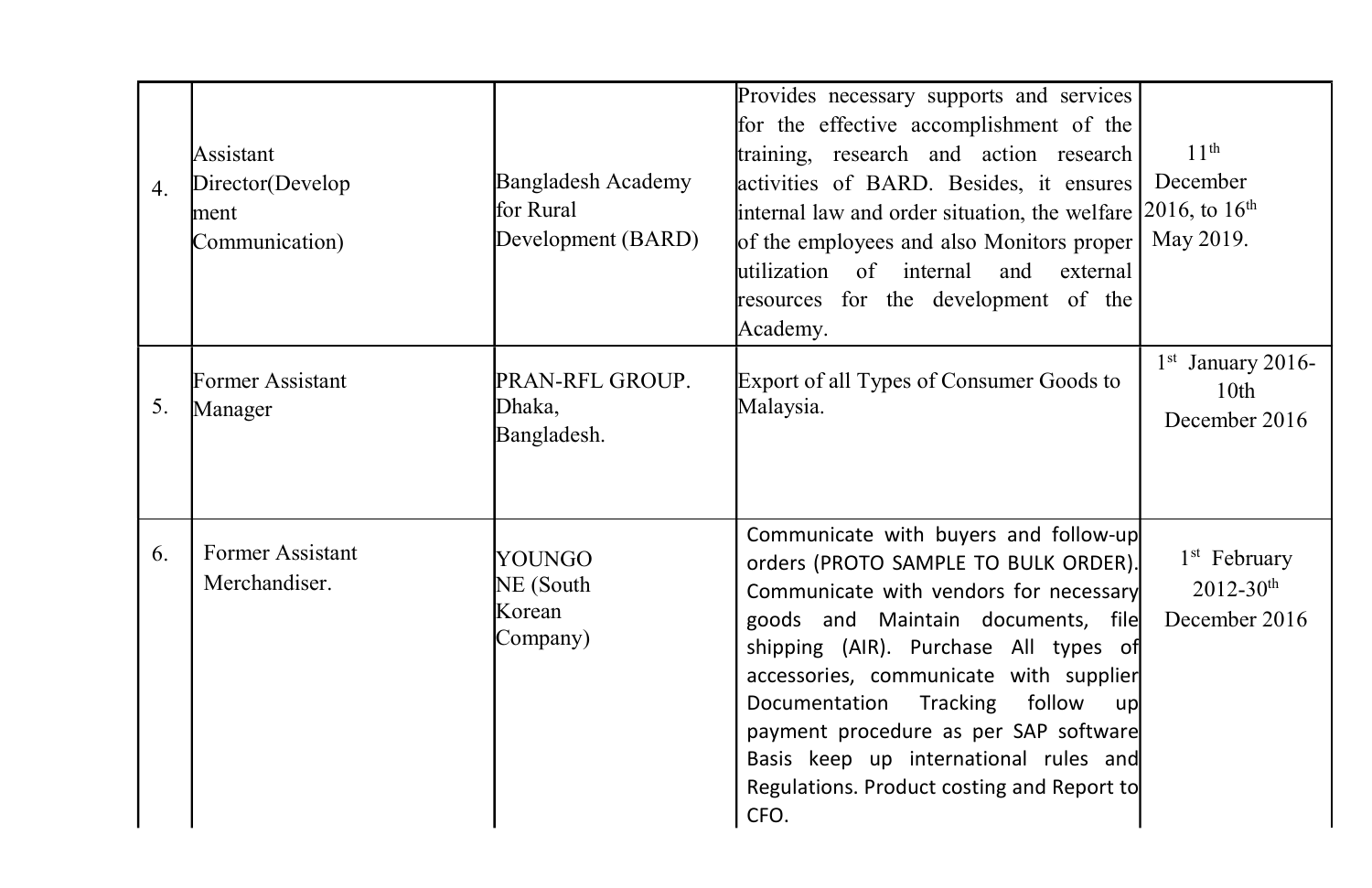#### SPECILIZATION HIGHLIGHTS

| SL | <b>AREAS OF SPECIALIZATION</b>                                                                                                                                                                                                                                                                                                                                                                |
|----|-----------------------------------------------------------------------------------------------------------------------------------------------------------------------------------------------------------------------------------------------------------------------------------------------------------------------------------------------------------------------------------------------|
|    | 1. Training, research, and development project planning.                                                                                                                                                                                                                                                                                                                                      |
|    | 2. Export-import                                                                                                                                                                                                                                                                                                                                                                              |
|    | 3. Sales and marketing                                                                                                                                                                                                                                                                                                                                                                        |
|    | 4. Consumer behavior analysis.                                                                                                                                                                                                                                                                                                                                                                |
|    | 5. Information technology-based activities and Innovative idea Development.                                                                                                                                                                                                                                                                                                                   |
|    | i) Supply chain management. ii) Business Research, iii) Marketing Research, iv) Social Research, v) Managerial Finance,<br>vi) Budgeting, vii) Strategic Management, viii) Human Resource Planning, ix) Human Resource Management, x)<br>6. Training and Development, xi) Organizational Behavior, xii) Industrial Psychology, xiii) Entrepreneurship Development<br>and xiv) Risk Management |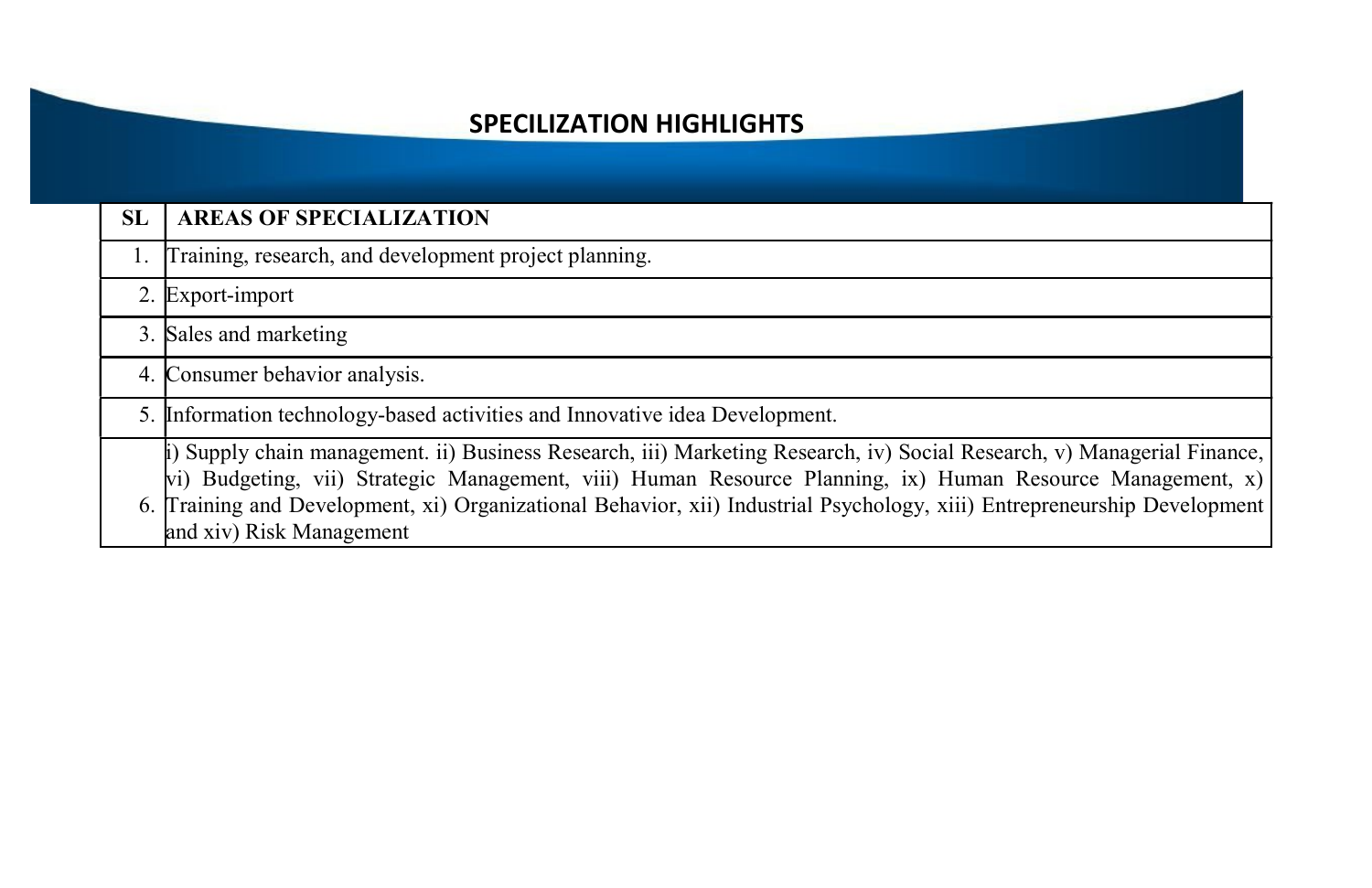### RESEARCH HIGHLIGHTS

| <b>SL</b>      | <b>TITLE OF THE RESEARCH</b>                                                                                                                               | <b>STATUS</b>                                                                                                                                                                                                                                                                                                  | <b>YEAR</b> |
|----------------|------------------------------------------------------------------------------------------------------------------------------------------------------------|----------------------------------------------------------------------------------------------------------------------------------------------------------------------------------------------------------------------------------------------------------------------------------------------------------------|-------------|
| $\mathbf{1}$   | Globalization and Governance Issues: Problems<br>of Sudden Return Migration in Rural<br>Bangladesh.                                                        | Published in<br>Journal<br>The<br>of Governance<br>and<br>Innovation. Volume IV, No. 2 July-December 2018.<br>ISSN-2312-5551. Please see the online version:<br>(http://osderpublications.com/jnhome/index/5).                                                                                                 | 2018        |
| $\overline{2}$ | Rural-Urban Market Linkages and its Impacts:<br>a case of Nimsar Vegetable Bazar.                                                                          | published in the Journal of Society & Change (Vol.<br>XIV, No.3, July-September 2020) Please see the online<br>version: (Vol. XIV, No.3, July-September 2020) ISSN:<br>1997-1052 (Print), 227-202X (Online)<br>https://societyandchange.com/home/archivecontent/105                                            | 2019        |
| 3              | A Study on Vegetable Export for the Economic<br>Development of Bangladesh and Its Entrepreneurial<br>Opportunities for Young Educated Bangladesh<br>People | Published in the International Institute for Science,<br>Technology and Education (IISTE) Journal of Research on<br>Humanities and Social Sciences. Vol.11, No.20, 2021. ISSN<br>2224-5766 (Paper) ISSN 2225-0484 (Online). Please see the<br>online version:<br>https://www.iiste.org/Journals/index.php/RHSS | 2021        |
| $\overline{4}$ | Livelihood and Social Inclusion Pattern of the<br>Migratory Labourers living in Cumilla<br>Districts.                                                      | work order issued for printing.                                                                                                                                                                                                                                                                                | 2021        |
| 5              | Factors Affecting Rural-Urban Migration and<br>Rural Change: cases of two villages in<br>Bangladesh.                                                       | Report Drafting Copleted waiting for submission to<br>Research Devision.                                                                                                                                                                                                                                       | 2021        |
| 6              | "Covid 19 Impact in Rural Livelihood : Case of<br><b>Bangladesh Villages</b>                                                                               | The full report has been prepared and sent for publication.                                                                                                                                                                                                                                                    | 2021        |
| 7              | Effects of COVID-19 on Secondary School Students<br>in Rural Areas: A Reality Check                                                                        | Work is underway to insert Research Data.                                                                                                                                                                                                                                                                      | 2022        |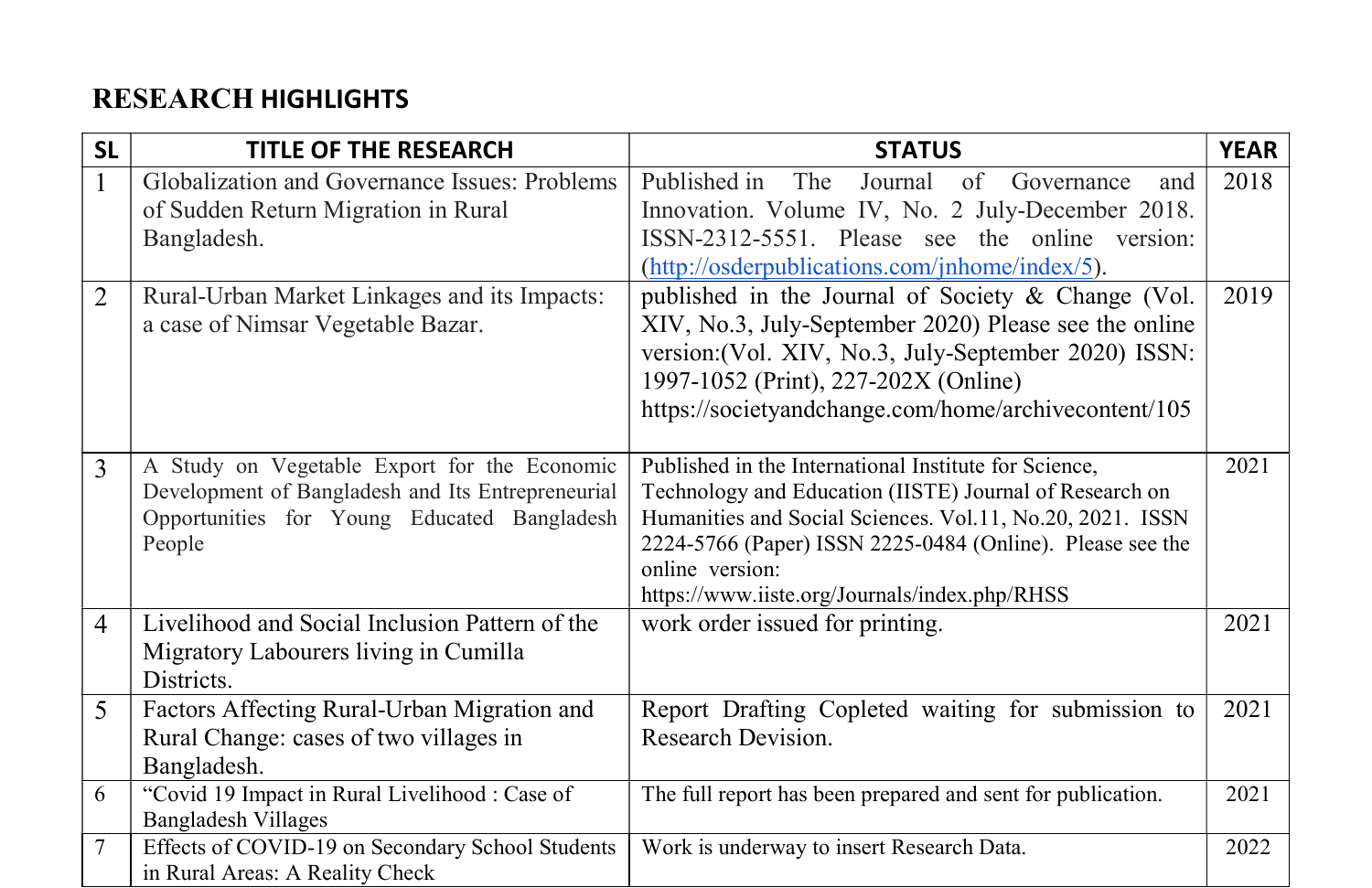#### TRAINING RECEIVED

| <b>SL</b> | <b>TRAINING TITLE</b>                                                                        | <b>ORGANIZATION</b>                                  | <b>LOCATION</b>       | <b>YEAR</b> |
|-----------|----------------------------------------------------------------------------------------------|------------------------------------------------------|-----------------------|-------------|
| 1.        | National Web Portal (2 days)                                                                 | Access to information in<br>Bangladesh @2i PM Office | Dhaka, Bangladesh     | 2019        |
| 2.        | E-Service Road Map (5 Days)                                                                  | Access to information in<br>Bangladesh @2i PM Office | Rangamati, Bangladesh | 2018        |
| 3.        | Research<br>Methodology<br>$(15 \text{ days})$                                               | Bangladesh Academy for Rural<br>Development (BARD)   | Cumilla, Bangladesh   | 2018        |
| 4.        | Projects<br>Development of<br>Planning-(7 days)                                              | Bangladesh Academy for<br>Rural Development (BARD)   | Cumilla, Bangladesh   | 2017        |
| 5.        | 129th Special Foundation<br>Training Course for<br>BCS (Health) Cadre Officials-(2<br>month) | Bangladesh Academy for<br>Rural Development (BARD)   | Cumilla, Bangladesh   | 2017        |
| 6.        | Development Management- (7<br>days)                                                          | Bangladesh Academy for Rural<br>Development (BARD)   | Cumilla, Bangladesh   | 2017        |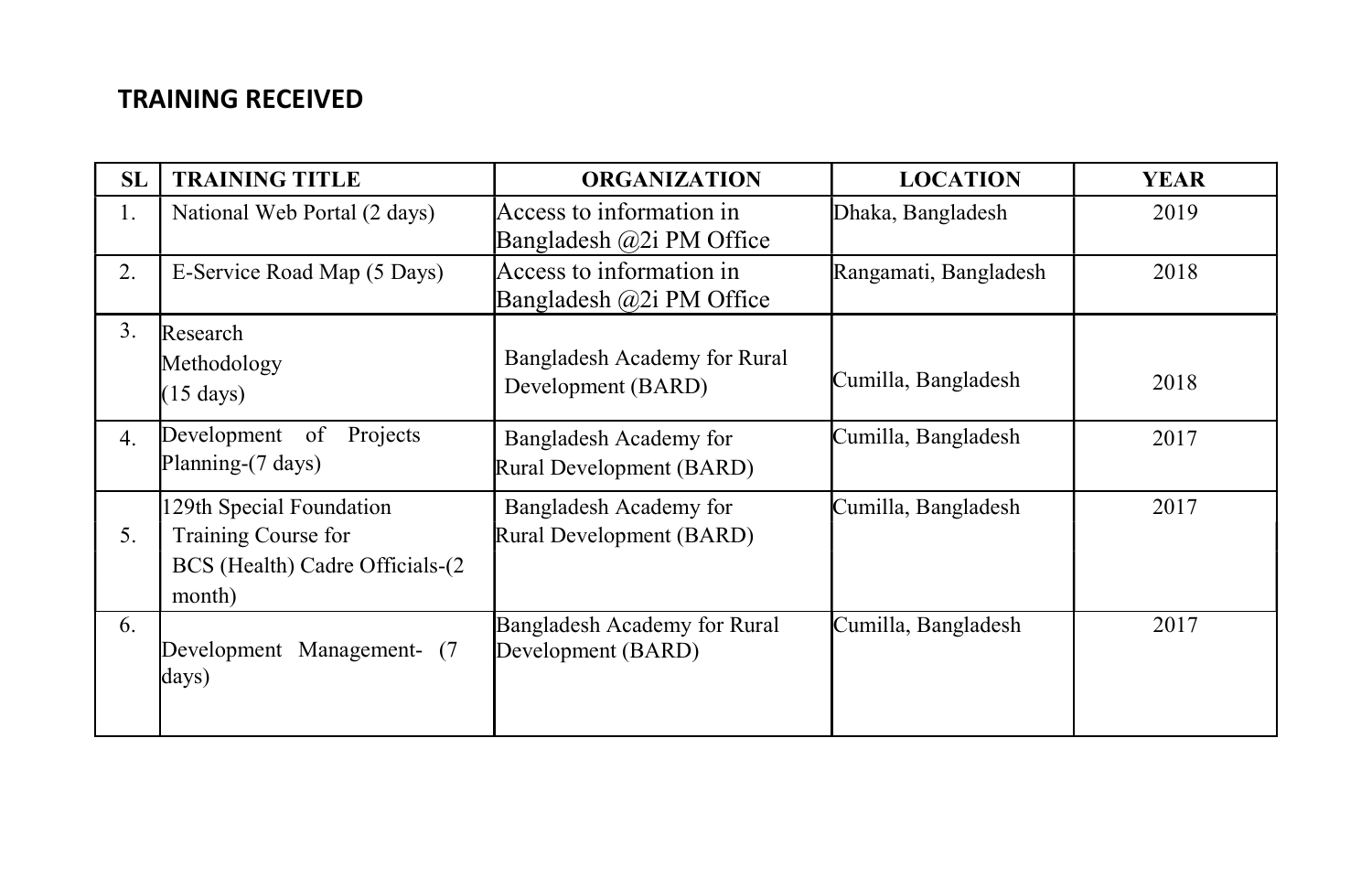#### TRAINING AS PER COURSE MANAGEMENT

| SL             | <b>TRAINING TITLE</b>                                                                                                   | <b>ORGANIZATION</b>            | <b>LOCATION</b>                                                          | <b>YEAR</b>   |
|----------------|-------------------------------------------------------------------------------------------------------------------------|--------------------------------|--------------------------------------------------------------------------|---------------|
| 1              | <b>Assistant Course</b><br>Director of 70 <sup>th</sup><br><b>BCS</b> Attachment<br>Course (5days)                      | RDA & BIAM Foundation<br>Bogra | Bangladesh Academy for<br>Rural Development<br>(BARD)                    | 2019          |
| 2              | <b>Assistant Course</b><br>Director of Tottho<br>Apa 6 <sup>th</sup> Batch<br><b>Foundation Course</b><br>(15 days)     | Ministry of Family Welfare     | Bangladesh Academy for<br>Rural Development<br>(BARD)                    | 2019          |
| 3              | <b>Assistant Course</b><br>Director of Union<br>Parishad Secretary<br>$(30 \text{ days})$                               | Local Government               | Bangladesh Academy for<br>Rural Development<br>(BARD)                    | 2019          |
| $\overline{4}$ | 137 <sup>th</sup> Special<br>Foundation<br>Training Course for<br><b>BCS</b> (Health) Cadre<br>Officials $-2$<br>months | DG Health                      | Bangladesh Academy for 17 December 2017-14<br>Rural Development<br>(BARD | February 2018 |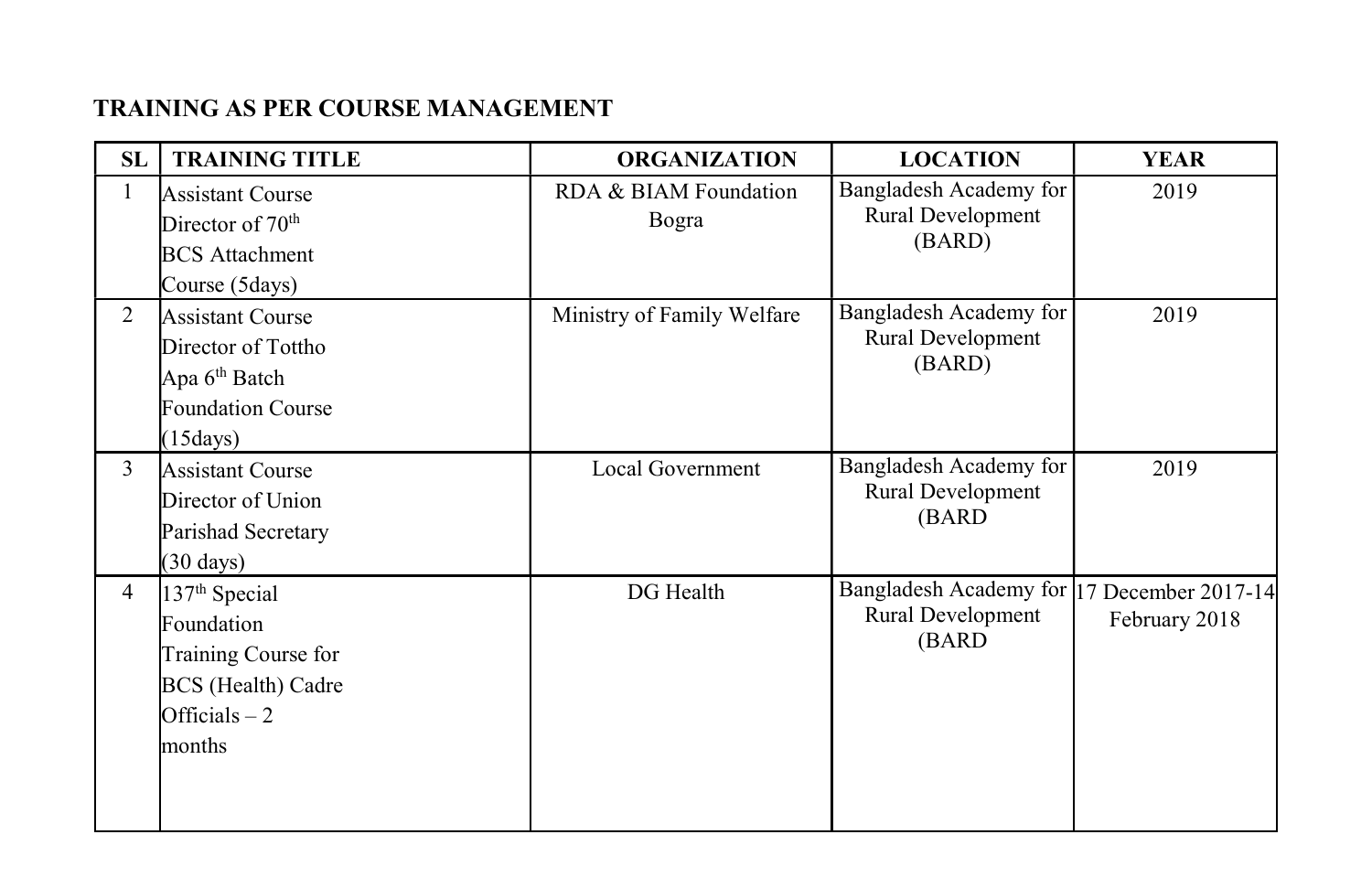| 144 <sup>th</sup> Special Foundation Training | Local Government Engineering | Bangladesh Academy for 05 September 2021- |                  |
|-----------------------------------------------|------------------------------|-------------------------------------------|------------------|
| Course for LGED Engineers $-2$ months         | Department (LGED)            | <b>Rural Development</b>                  | 03 November 2021 |
|                                               |                              | (BARD)                                    |                  |
|                                               |                              |                                           |                  |
|                                               |                              |                                           |                  |
|                                               |                              |                                           |                  |
|                                               |                              |                                           |                  |
|                                               |                              |                                           |                  |

#### Project Involvement:

- 1. Working as Project in the BARD revenue funded project on "E-Parishad Project: Project on the creation of Union Khana database for review of socio-economic development in rural areas and capacity building of Union Parishads in its conservation".
- 2. Preparation of project proposal for modernization of Cumilla Industrial Co-operative Society (CICS) and KTCCA for reproduction of dairy processing plant centered on two cooperatives.

#### Membership of Professional Bodies:

- 1. Global Forum for Sustainable Rural Development
- 2. Yeungnam University Alumni Association, Republic of Korea.
- 3. MAA- Marketing Alumni Association, University of Dhaka